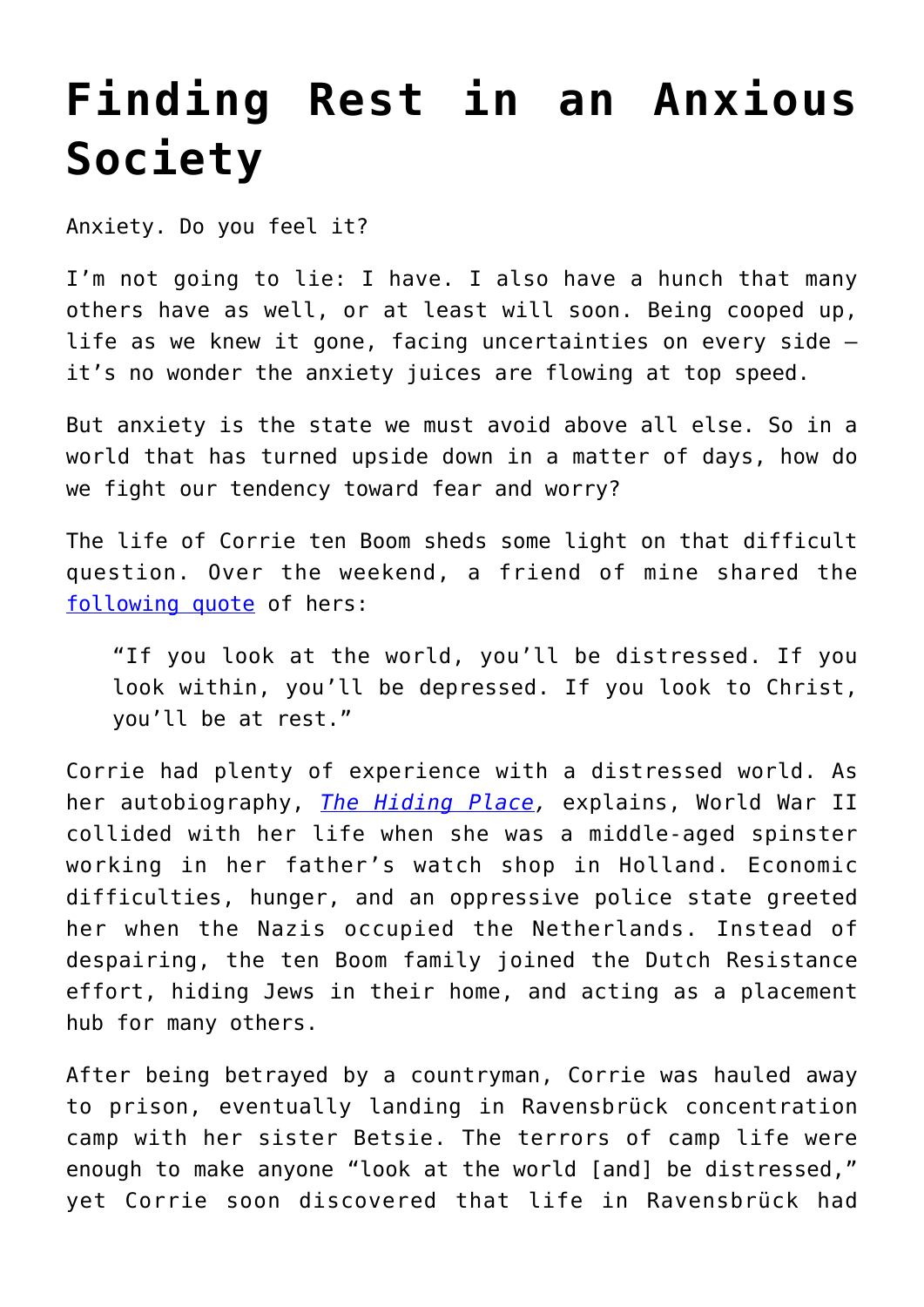another pitfall: looking out for oneself. Only when she stopped "looking within" herself did her depression give way to joy.

That joy was particularly present in the evenings, when the women in Corrie's barracks would gather together. She describes the scene as follows:

"Back at the barracks we formed yet another line—would there never be an end to columns and waits?—to receive our ladle of turnip soup in the center room. Then, as quickly as we could for the press of people, Betsie and I made our way to the rear of the dormitory room where we held our worship 'service.' Around our own platform area there was not enough light to read the Bible, but back here a small light bulb cast a wan yellow circle on the wall, and here an ever larger group of women gathered.

They were services like no others, these times in Barracks 28. A single meeting night might include a recital of the Magnificat in Latin by a group of Roman Catholics, a whispered hymn by some Lutherans, and a sotto-voce chant by Eastern Orthodox women. With each moment the crowd around us would swell, packing the nearby platforms, hanging over the edges, until the high structures groaned and swayed.

At last either Betsie or I would open the Bible. Because only the Hollanders could understand the Dutch text we would translate aloud in German. And then we would hear the life-giving words passed back along the aisles in French, Polish, Russian, Czech, back into Dutch. They were little previews of heaven, these evenings beneath the light bulb. I would think of Haarlem, each substantial church set behind its wrought-iron fence and its barrier of doctrine. And I would know again that in darkness God's truth shines most clear."

We scoff at truth these days, particularly truth which comes